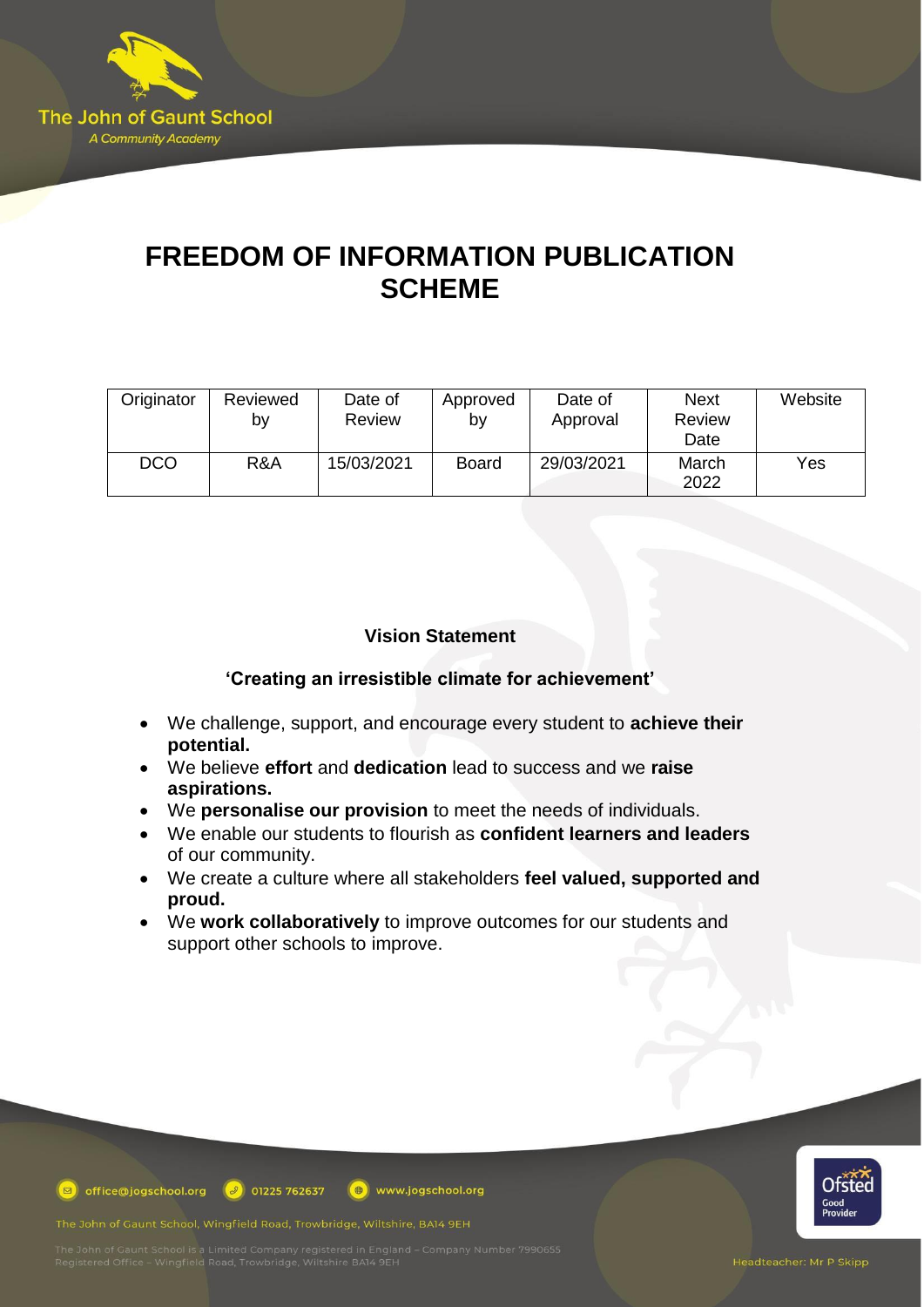#### **This is The John of Gaunt School Publication Scheme on information available under the Freedom of Information Act 2000**

*The governing body is responsible for the maintenance of this scheme.*

#### **1. Introduction: what a publication scheme is and why it has been developed**

One of the aims of the Freedom of Information Act 2000 (which is referred to as FOIA in the rest of this document) is that public authorities, including all schools, should be clear and proactive about the information they will make public.

This guidance gives examples of the kinds of information that the Information Commissioner's Office (ICO) would expect schools to provide in order to meet their commitments under the model publication scheme.

To do this we must produce a publication scheme, setting out:

- *The classes of information which we publish or intend to publish;*
- *The manner in which the information will be published; and*
- *Whether the information is available free of charge or upon payment.*

The ICO would expect schools to make the information in this document available unless:

- we do not hold the information;
- the information is exempt under one of the FOI exemptions or Environmental Information Regulations (EIRs) exceptions, or its release is prohibited under another statute;
- the information is archived, out of date or otherwise inaccessible; or,
- it would be impractical or resource-intensive to prepare the material for routine release.

The scheme covers information already published and information which is to be published in the future. All information in our publication scheme is either available for you on our website to download and print off or available in paper form by request.

Some information which we hold may not be made public, for example personal information.

This publication scheme conforms to the latest model scheme for schools approved by the Information Commissioner.

We endeavour to make as much information as possible available online. The classes, below, provide links to information which is available. If any of the information is not available online, the scheme will explain how it can be accessed. We will continue to develop this scheme to increase the amount of information that can be accessed through it.

The school does not charge for information which is accessed on our website. However, we may pass on costs for reproducing information or providing it in alternative formats, and we do charge for some specialist information services.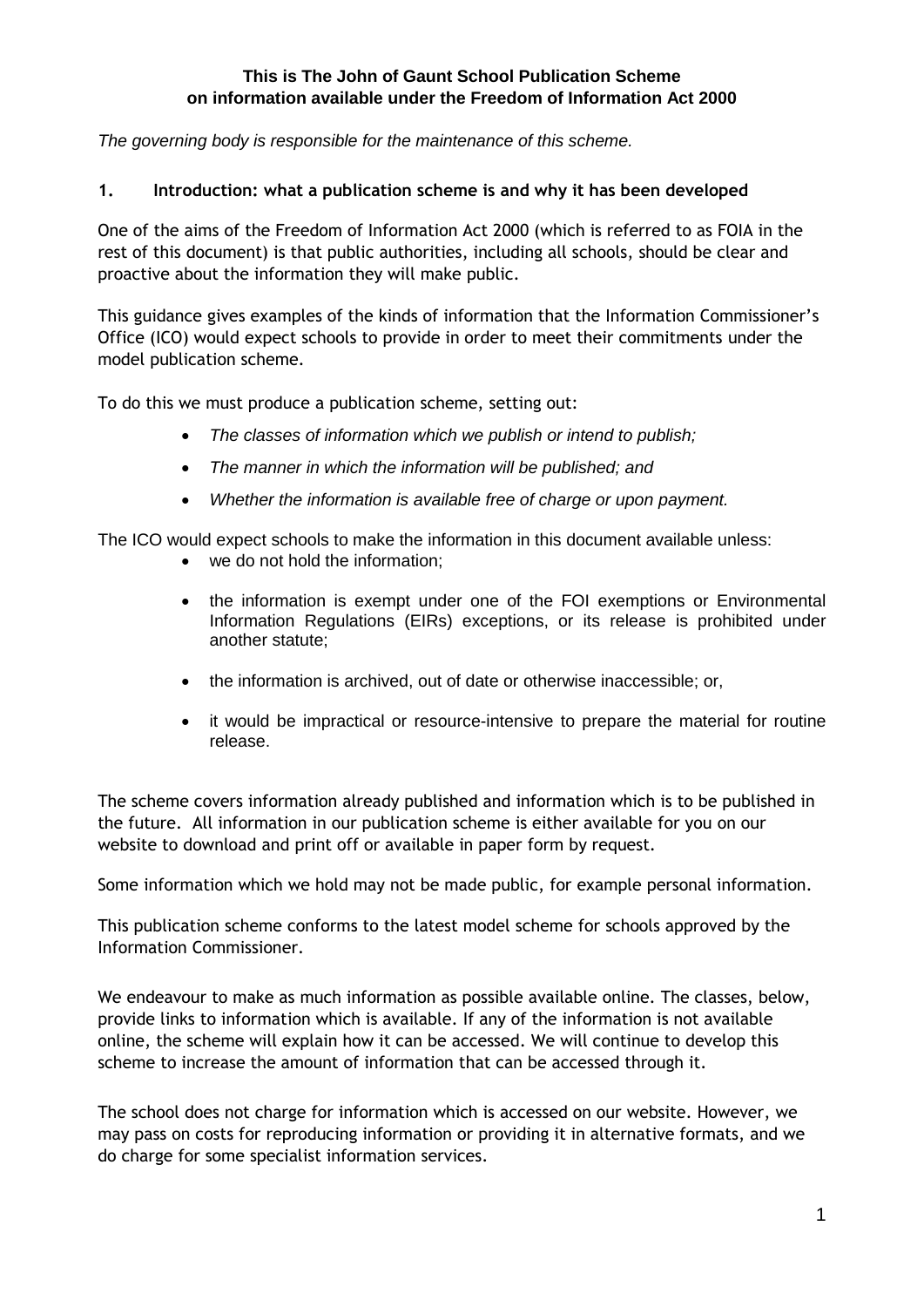## **2. How to request information**

If you require a paper version of any of the documents within the scheme, please contact the school by telephone, email, or letter. Contact details are set out below.

Email: [office@jogschool.org](http://office@jogschool.org/)

Tel: 01225 762637

Contact Address: Wingfield Road, Trowbridge, Wiltshire, BA14 9EH

## To help us process your request quickly, please clearly mark any correspondence **"PUBLICATION SCHEME REQUEST**" (in CAPITALS please)

If the information you're looking for isn't available via the scheme (and isn't on our website), you can still contact the school to ask if we have it.

## **3. Paying for information**

Information published on our website is free, although you may incur costs from your Internet service provider. If you don't have Internet access, you can access our website using a local library or an Internet café.

Single copies of information covered by this publication are provided free unless stated otherwise in section 4. If your request means that we have to do a lot of photocopying or printing, or pay a large postage charge, or is for a priced item such as some printed publications or videos we will let you know the cost before fulfilling your request.

## **4. Classes of Information Currently Published**

| Information to be published                                                                                                                                                                                                                                            | How the information can<br>be obtained                                                      | <b>Cost</b> |
|------------------------------------------------------------------------------------------------------------------------------------------------------------------------------------------------------------------------------------------------------------------------|---------------------------------------------------------------------------------------------|-------------|
| Class 1 - Who we are and what we do<br>(Organisational information, structures,<br>locations and contacts)<br>This will be current information only                                                                                                                    | Website                                                                                     | nil         |
| Instrument of Government<br>The Instrument of Government is the<br>document which records the name and<br>category of the school and the name and<br>constitution of its governing body.                                                                               | <b>Academy Status/Company</b><br>Info<br><b>Document: Articles of</b><br><b>Association</b> | nil<br>nil  |
| School prospectus<br>The statutory contents of the school<br>prospectus, as follows:                                                                                                                                                                                   | <b>Website - Front page:</b>                                                                |             |
| information about the<br>implementation of the governing<br>body's policy on pupils with<br>special educational needs (SEN).<br>a description of the policies<br>relating to disabled pupils,<br>including facilities to improve<br>access and the accessibility plan. |                                                                                             |             |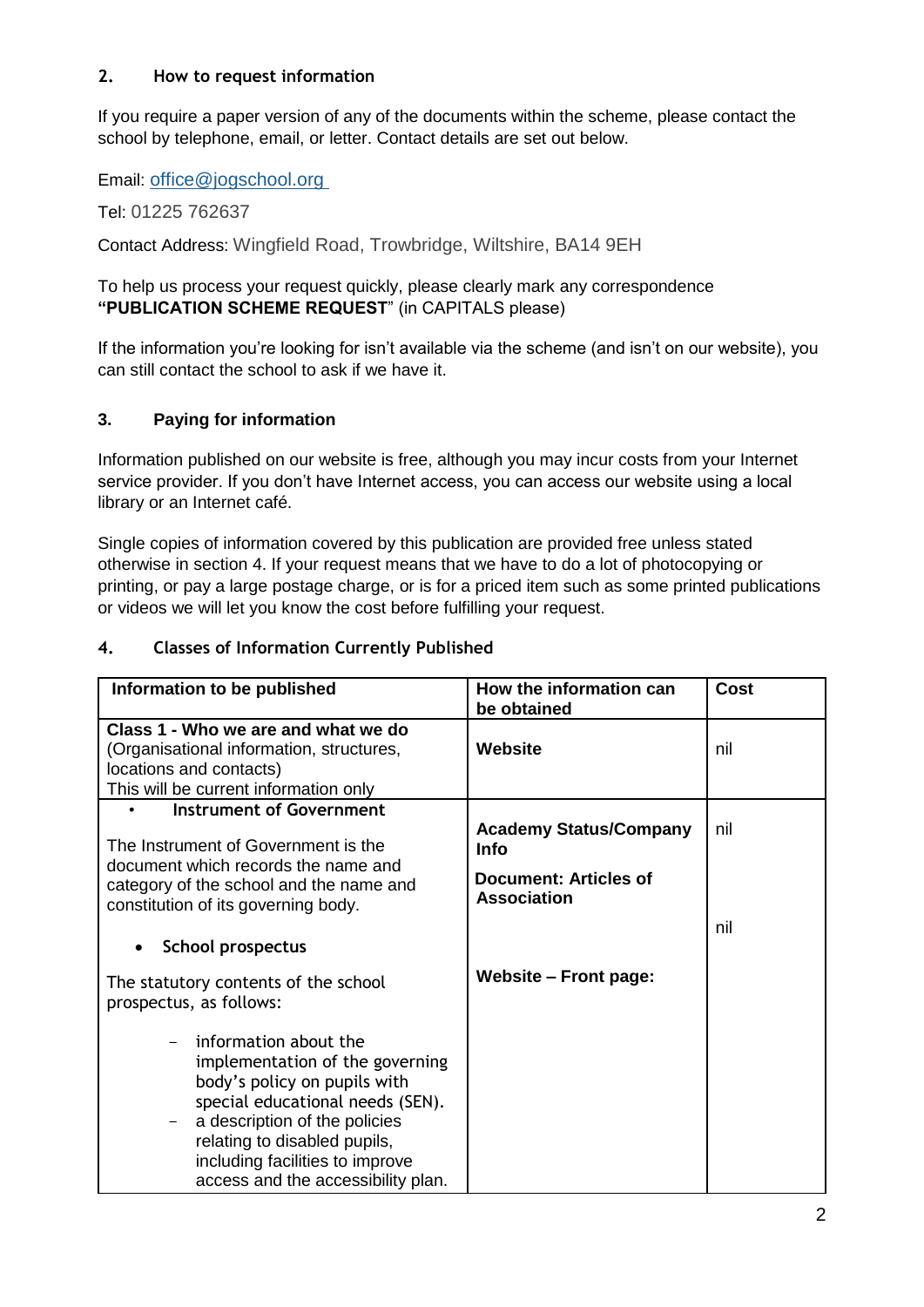| Information to be published                                                                                                                                                                                                                                                                 | How the information can<br>be obtained                                                               | <b>Cost</b>                            |
|---------------------------------------------------------------------------------------------------------------------------------------------------------------------------------------------------------------------------------------------------------------------------------------------|------------------------------------------------------------------------------------------------------|----------------------------------------|
| Once the prospectus has been published and<br>made available to parents, access to it should<br>be available to anyone.<br><b>Governing Body</b><br>$\bullet$<br>The names, and contact details of the<br>governors should be available and the basis<br>on which they have been appointed. | <b>Academy Status/Company</b><br><b>Info Document:</b><br><b>Memorandum of</b><br><b>Association</b> | nil                                    |
| School session times and term<br>dates                                                                                                                                                                                                                                                      | <b>Website - Front page</b>                                                                          | nil                                    |
| Details of school session times and dates of<br>school terms and holidays.                                                                                                                                                                                                                  |                                                                                                      |                                        |
| <b>Location and contact information</b>                                                                                                                                                                                                                                                     | <b>Website - Front page</b>                                                                          |                                        |
| The address, telephone number and website<br>for the school together with the names of key<br>personnel.                                                                                                                                                                                    |                                                                                                      |                                        |
| Class 2 - What we spend and how we<br>spend it                                                                                                                                                                                                                                              |                                                                                                      |                                        |
| Financial information about projected and<br>actual income and expenditure, procurement,<br>contracts and financial audit.<br>Current and previous two financial years as a<br>minimum.                                                                                                     | hard copy on request                                                                                 | cost of<br>photocopying<br>and postage |
| Annual budget plan and financial<br>٠<br><b>statements</b>                                                                                                                                                                                                                                  |                                                                                                      |                                        |
| Details of the Individual School's Budget and<br>the school's annual income and expenditure<br>returns.                                                                                                                                                                                     | hard copy on request                                                                                 | cost of<br>photocopying<br>and postage |
| <b>Capital funding</b>                                                                                                                                                                                                                                                                      |                                                                                                      |                                        |
| Details of the capital funding allocated to the<br>school together with information on related<br>building projects and other capital projects.                                                                                                                                             |                                                                                                      |                                        |
| <b>Additional Funding</b>                                                                                                                                                                                                                                                                   |                                                                                                      |                                        |
| Income generation schemes and other<br>sources of funding.                                                                                                                                                                                                                                  |                                                                                                      |                                        |
| <b>Procurement and contracts</b>                                                                                                                                                                                                                                                            |                                                                                                      |                                        |
| Details of procedures used for the acquisition<br>of goods and services. Details of contracts<br>that have gone through a formal tendering<br>process.                                                                                                                                      |                                                                                                      |                                        |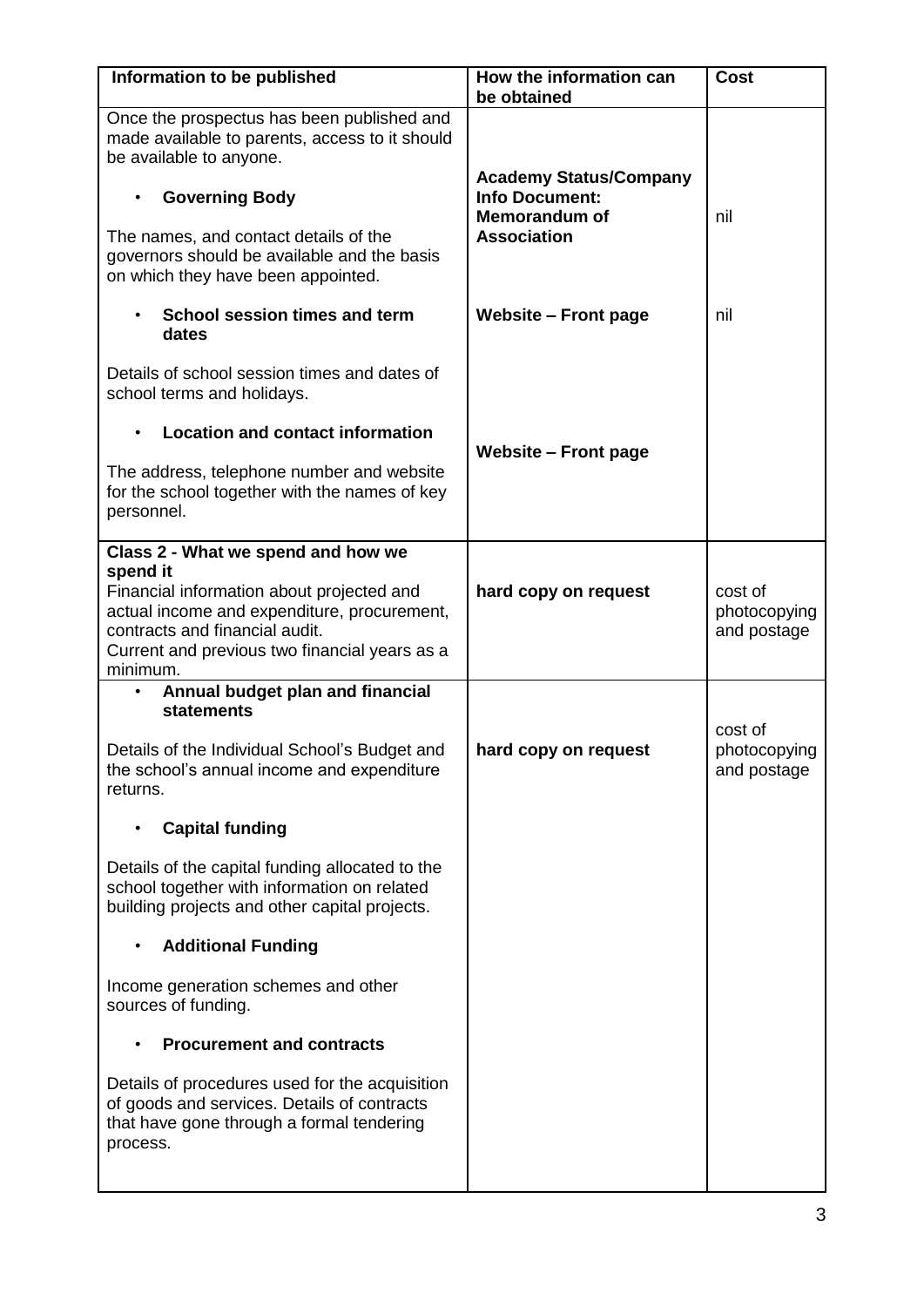| Information to be published                                                                                                                                                                                                                                                                                                                                                                                                                              | How the information can<br>be obtained                                     | <b>Cost</b>                 |
|----------------------------------------------------------------------------------------------------------------------------------------------------------------------------------------------------------------------------------------------------------------------------------------------------------------------------------------------------------------------------------------------------------------------------------------------------------|----------------------------------------------------------------------------|-----------------------------|
| Pay policy<br>The statement of the school's policy and<br>procedures regarding teachers' pay.<br><b>Staffing and grading structure</b><br>٠<br><b>Governors' allowances</b><br>Details of allowances and expenses that can<br>be claimed or incurred.<br>Class 3 - What our priorities are and how                                                                                                                                                       |                                                                            |                             |
| we are doing it<br>Strategies and plans, performance indicators,<br>audits, inspections and reviews.<br>Current information as a minimum                                                                                                                                                                                                                                                                                                                 | <b>Website</b>                                                             | nil                         |
| Below is a list of the type of information that<br>we would expect schools to have readily<br>available for publication. Any other reports or<br>recorded information showing the school's<br>planned or actual performance should<br>normally be included.                                                                                                                                                                                              |                                                                            |                             |
| <b>School profile</b><br>Government-supplied performance<br>data<br>Summary of latest Ofsted report*<br>The required narrative sections<br>covering areas such as: successes<br>during the year; areas of improvement;<br>efforts to meet the individual needs of<br>every child; pupil's health, safety and<br>support; post-Ofsted action plan; and<br>links with parents and the community<br>(* the full Ofsted report should also be<br>available.) | <b>Document: School</b><br><b>Improvement Plan</b><br>hard copy on request | cost of                     |
| <b>Performance management</b><br>information                                                                                                                                                                                                                                                                                                                                                                                                             |                                                                            | photocopying<br>and postage |
| Performance management policy and<br>procedures adopted by the governing body.<br><b>School's future plans</b>                                                                                                                                                                                                                                                                                                                                           | Website                                                                    |                             |
| Any major proposals for the future of the<br>school involving, for example, consultation or<br>a change in school status.                                                                                                                                                                                                                                                                                                                                |                                                                            | nil                         |
| <b>Every Child Matters / child</b><br>protection                                                                                                                                                                                                                                                                                                                                                                                                         | <b>Document: Safeguarding</b><br>and Child Protection Policy<br>(Website)  |                             |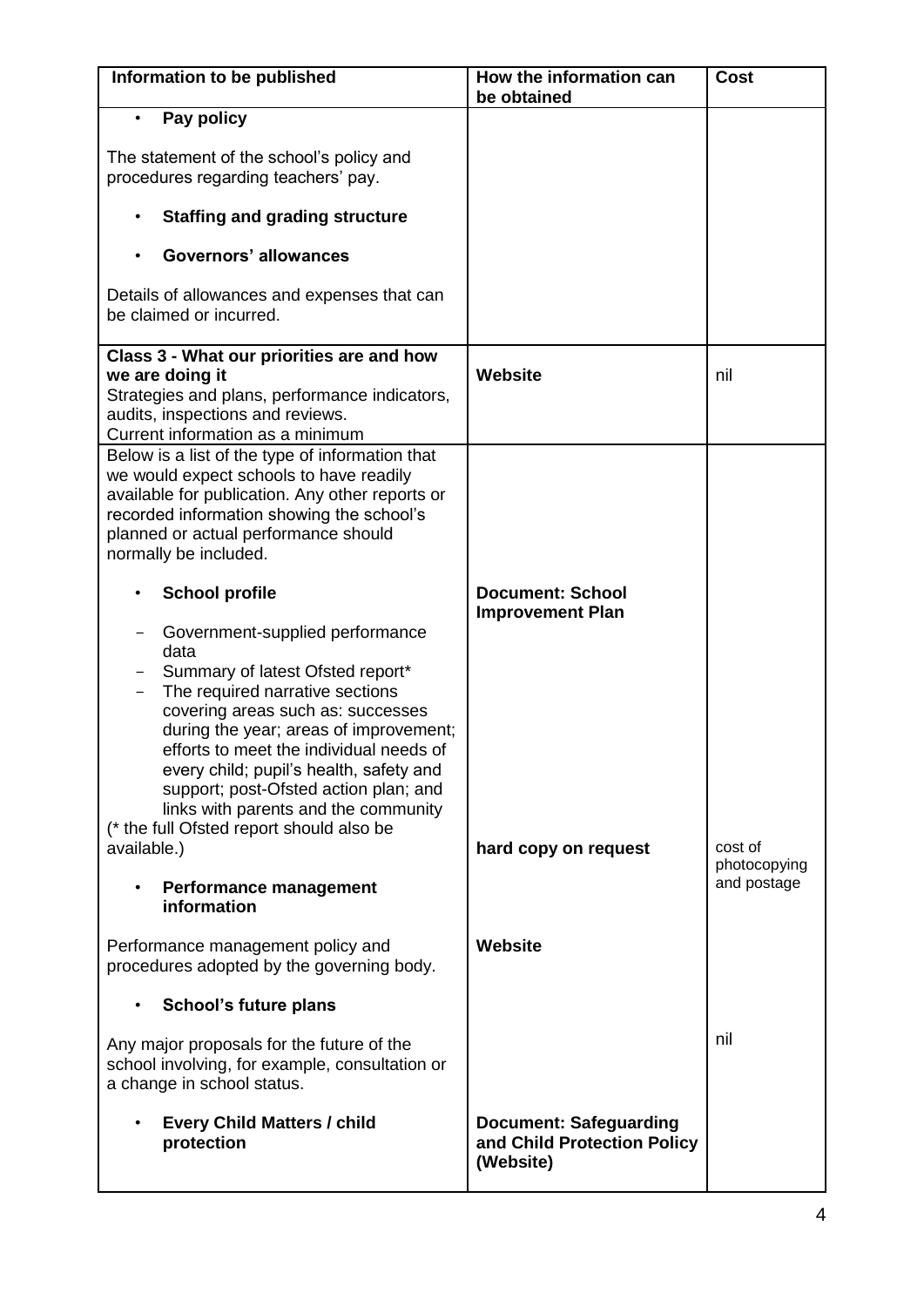| Information to be published                                                                                                                                                                                                                                                                                                                                                                     | How the information can<br>be obtained       | <b>Cost</b> |
|-------------------------------------------------------------------------------------------------------------------------------------------------------------------------------------------------------------------------------------------------------------------------------------------------------------------------------------------------------------------------------------------------|----------------------------------------------|-------------|
| The contribution of the school to the five Every<br>Child Matters outcomes. The policies and<br>procedures that are in place to ensure that<br>functions are exercised with a view to<br>safeguarding and promoting the welfare of<br>children in compliance with any guidance<br>issued by the Secretary of State.                                                                             |                                              |             |
| Class 4 - How we make decisions<br>Decision-making processes and records of<br>decisions.<br>Current and previous three years as a<br>minimum.                                                                                                                                                                                                                                                  | <b>Website</b>                               | nil         |
| <b>Admissions policy / decisions</b>                                                                                                                                                                                                                                                                                                                                                            |                                              |             |
| The school's admission arrangements and<br>procedures, together with information about<br>the right of appeal. Individual admission<br>decisions would not be expected to be<br>published, but information on application<br>numbers/patterns of successful applicants<br>(including criteria on which applications<br>were successful) should be if this<br>information is held by the school. | <b>Document: Admissions</b><br><b>Policy</b> |             |
| Minutes of meetings of the<br>$\bullet$<br>Governing body and its sub-<br>committees                                                                                                                                                                                                                                                                                                            | <b>Website - Governors</b>                   |             |
| Minutes, agendas and papers considered at<br>such meetings should be published as soon<br>as practicable, with the exception of<br>information that is properly considered to be<br>private to the meeting                                                                                                                                                                                      |                                              |             |
| <b>Class 5 - Our policies and procedures</b><br>Current written protocols, policies and<br>procedures for delivering our services and<br>responsibilities.<br>Current information only.                                                                                                                                                                                                         | <b>Website</b>                               | nil         |
| <b>School policies</b>                                                                                                                                                                                                                                                                                                                                                                          | <b>Website-Policies</b>                      |             |
| This will include school policies and<br>procedures together with other information<br>related to the school such as charging and<br>remissions policy, health and safety and risk<br>assessment, complaints procedure, staff<br>conduct policy, discipline and grievance<br>policies, pay policy, staffing structure<br>implementation plan. It will also include                              |                                              |             |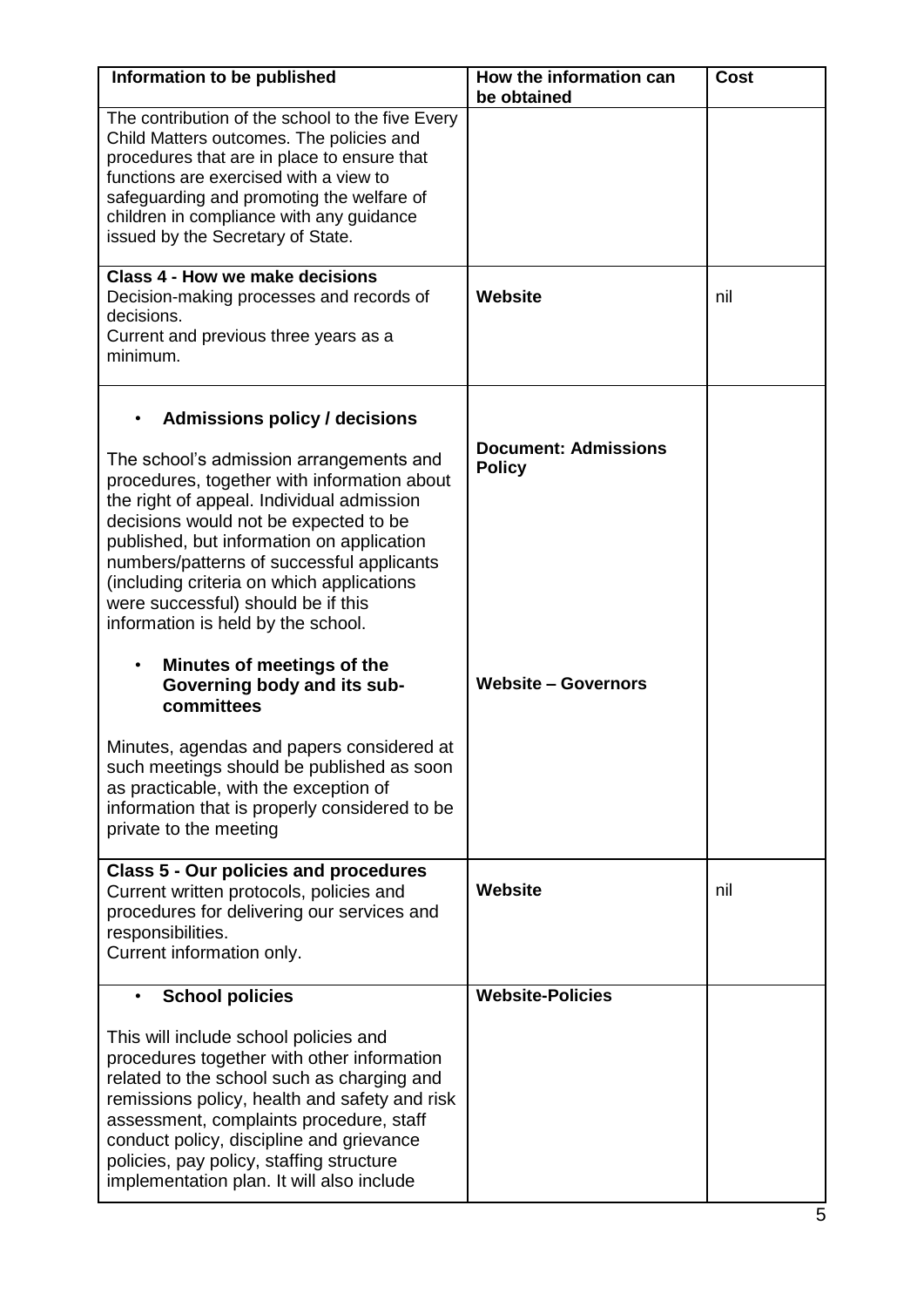| Information to be published                                                                                                                                                                                                                                                                 | How the information can<br>be obtained | <b>Cost</b>             |
|---------------------------------------------------------------------------------------------------------------------------------------------------------------------------------------------------------------------------------------------------------------------------------------------|----------------------------------------|-------------------------|
| policies and procedures for handling<br>information requests.                                                                                                                                                                                                                               | <b>Website-Policies</b>                |                         |
| <b>Pupil and Curriculum policies</b><br>$\bullet$                                                                                                                                                                                                                                           |                                        |                         |
| This will include such policies as home-<br>school agreement, curriculum, sex<br>education, special educational needs,<br>accessibility, race equality, collective<br>worship, careers education (Key Stage 4<br>pupils) and pupil discipline.                                              | <b>Website-Policies</b>                |                         |
| <b>Records management and</b><br>٠<br>personal data policies                                                                                                                                                                                                                                |                                        |                         |
| This will include information security<br>policies, records retention, destruction and<br>archive policies, and data protection<br>(including data sharing) policies.                                                                                                                       | <b>Website-Policies</b>                |                         |
| <b>Equality and diversity</b>                                                                                                                                                                                                                                                               |                                        |                         |
| This will also include policies, schemes,<br>statements, procedures and guidelines<br>relating to equal opportunities.                                                                                                                                                                      | <b>Website</b>                         |                         |
| Policies and procedures for the<br>$\bullet$<br>recruitment of staff                                                                                                                                                                                                                        |                                        |                         |
| If vacancies are advertised as part of<br>recruitment policies, details of current<br>vacancies will be readily available.                                                                                                                                                                  | hard copy on request                   |                         |
| <b>Charging regimes and policies</b>                                                                                                                                                                                                                                                        |                                        |                         |
| Details of any statutory charging regimes<br>should be provided. Charging policies<br>should include charges made for information<br>routinely published. They should clearly<br>state what costs are to be recovered, the<br>basis on which they are made, and how they<br>are calculated. |                                        |                         |
| <b>Class 6 - Lists and registers</b>                                                                                                                                                                                                                                                        | hard copy on request                   | cost of<br>photocopying |
| Currently maintained list and registers only.                                                                                                                                                                                                                                               |                                        | and postage             |
| <b>Curriculum circulars and statutory</b><br><b>instruments</b>                                                                                                                                                                                                                             |                                        |                         |
| Statutory Instruments (for example<br>Regulations), departmental circulars and<br>administrative memoranda sent to the Head<br>Teacher/Governing Body concerning the<br>curriculum.                                                                                                         |                                        |                         |